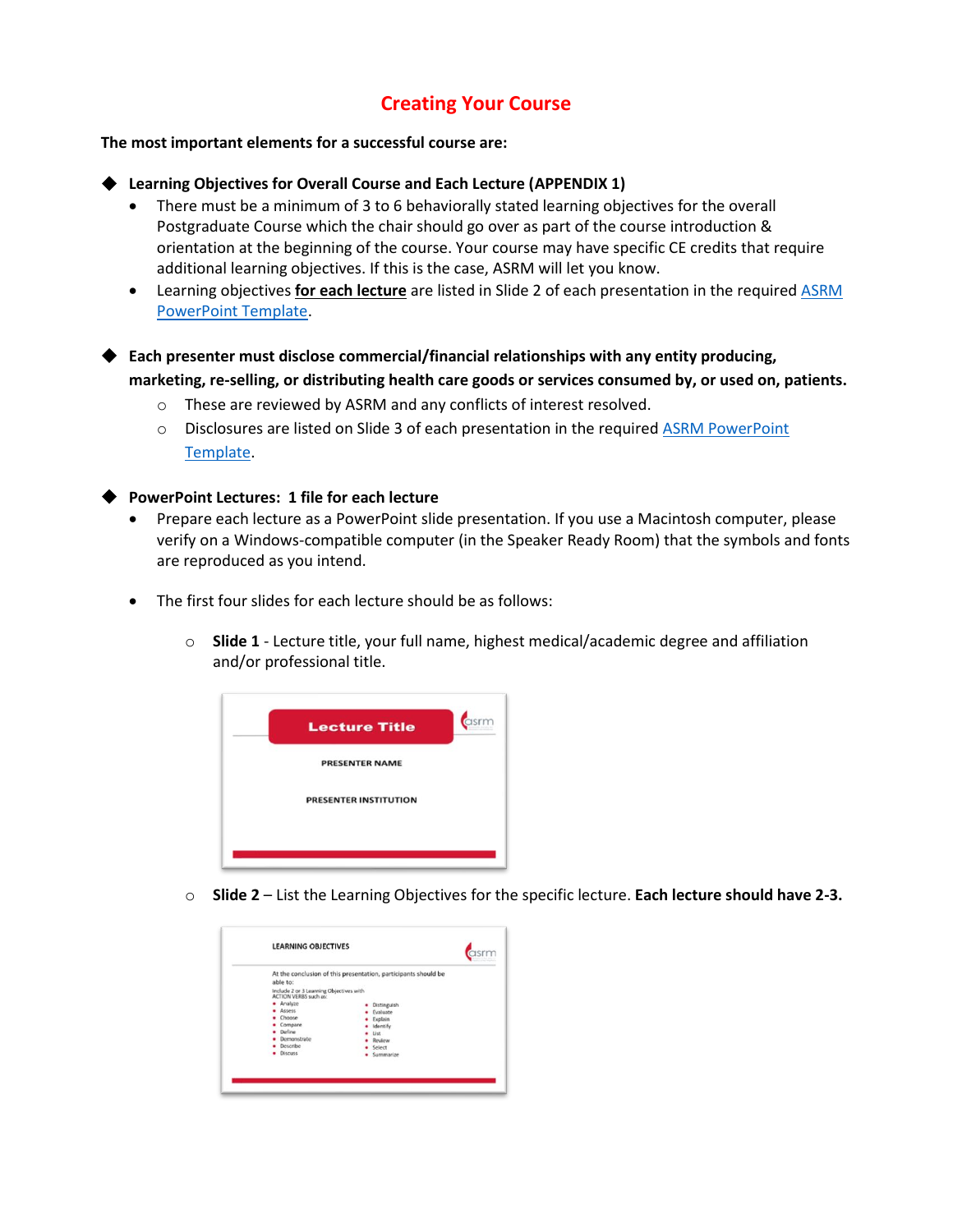o **Slide 3 -** Disclosure list of commercial and/or financial relationships with any entity producing, marketing, re-selling, or distributing health care goods or services consumed by, or used on, patients. If no relationships, state "Nothing to disclose."

| • ACCME compliance requires all presenters to disclose commercial<br>and financial relationships with commercial or financial interests<br>and/or other relationships with manufacturers of pharmaceuticals.<br>laboratory supplies, and/or medical devices at the beginning of every<br>lecture/presentation. |
|----------------------------------------------------------------------------------------------------------------------------------------------------------------------------------------------------------------------------------------------------------------------------------------------------------------|
| • This slide is required, even if you need to type "I have nothing to<br>disclose."                                                                                                                                                                                                                            |

o **Slide 4 -** Complete list of EVERY reference cited in the presentation without exception; Compiled following the citation format used in *Fertility and Sterility* (authors, article titles, journal/book, year, volume, inclusive pages); Arranged in alphabetical order**.**

|  | reference list that includes all your cited materials. | • REQUIRED - If you cite sources for content, including images, please provide a |
|--|--------------------------------------------------------|----------------------------------------------------------------------------------|

- Logos, ads, or names of pharmaceuticals/manufacturing companies **cannot be located on any slide**. The only exception is a company name in regular typeface for the reference of a figure.
- Use only generic names of drugs/products. Registered trademarked names of commercial products should NOT be used unless multiple preparations of the same product are being compared or the generic name is extremely cumbersome. Trade names might have to be used in the case of unique specialized pieces of equipment or in citing a published study in which a specific trade-name drug or product is used.
- Previously published graphs, images, and charts must be referenced.
- Citations of previously published work on individual slides may consist of the name of the first author, "et al." if necessary, and the year of publication. Citations must be *fully referenced* on the Reference slide (slide 4) for each lecture.
- **A brief tutorial on how to prepare excellent PowerPoint presentations is available at on our Presenter Resources page [here.](https://asrmcongress.org/presenters/)**

### ◆ **Audience Response Questions (APPENDIX 2)**

- ASRM is encouraging all Postgraduate courses to be more engaging with the audience. If the content of a course cannot be hands-on, then utilization of the Audience Response System (ARS) and other dynamic forms of presentation (debate, team-based learning, etc.) should be utilized for the course.
- The ARS allows you to ask interactive multiple-choice questions on PowerPoint slides embedded throughout your presentation. ARS is optional and available for a limited number of Postgraduate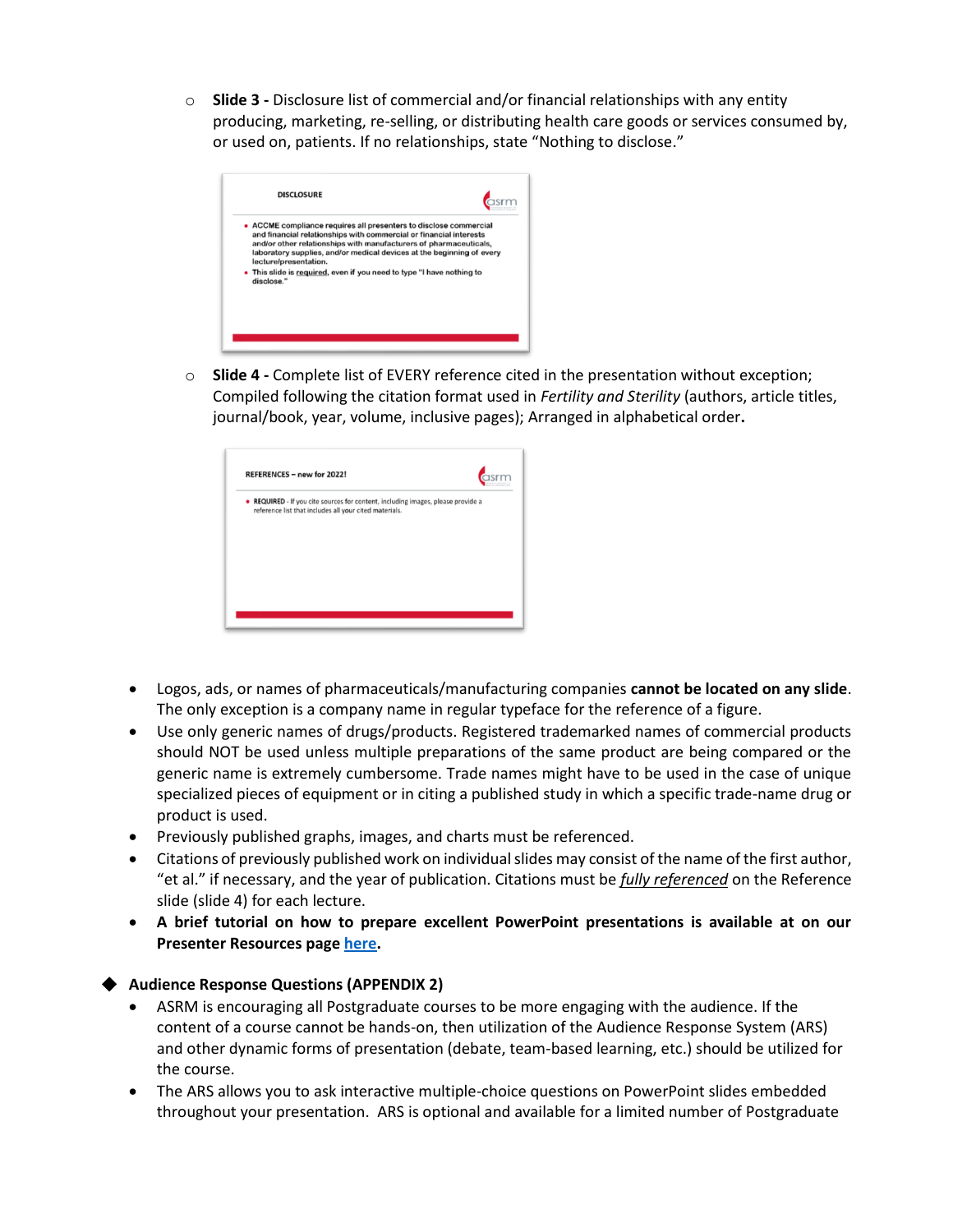courses. The audience will use their mobile devices to answer questions and their responses will be tabulated instantly on the presentation slide.

• You will receive further communication regarding using the ARS in your course.

### **Uploading Files**

- All faculty will receive a link and instructions for both upload deadlines once the upload sites open regarding uploading presentation materials for both the attendees of your course and the meeting. Chairs should ask faculty to share their presentation files to review for content, bias, etc. Chairs should encourage all faculty to upload by the September  $30<sup>th</sup>$  deadline. This is to ensure all above guidelines regarding non-biased, evidence-based materials are followed.
- You will have access to edit in-person presentation files until the day before your presentation. You can do this online at any time before the meeting. Once on-site, you should make edits in the Speaker Ready Room.
- If videos are included as part of the lecture, please embed each video in the PowerPoint presentation **and** upload the file separately as well into the Presentation Upload site (links will be provided closer to the meeting).
- The **copy of your presentation(s) for attendees** should **not** include videos, as those will not be viewable in the copy version they will receive. Feel free to share a link to the video if available.

### **IMPORTANT DEADLINES:**

- **Upload** *copy* **of lecture presentation(s) for registered attendees of course – AUGUST 1, 2022**
	- $\circ$  ASRM PowerPoint template is required, and this copy must include a full references list on slide 4.
	- $\circ$  Does not have to be complete presentation since those will continue to be edited through the next upload. This is more of a general representation of what will be presented. Do not include any unpublished data you don't want in the attendee's hands.
	- o Instructions for upload will be mailed out closer to the deadline.
- **Upload** *actual presentation slides* **for presenting in-person – SEPTEMBER 30, 2022**
	- $\circ$  I understand I can continue to make small edits to my presentation up until the day before my presentation is scheduled and I can load these changes in the Speaker Ready Room at the in-person meeting.
	- $\circ$  ASRM PowerPoint template required to be used. Please vie[w the ASRM Congress site](https://asrmcongress.org/presenters/#Congress) for the ASRM PowerPoint template, Speaker FAQ, and other resources.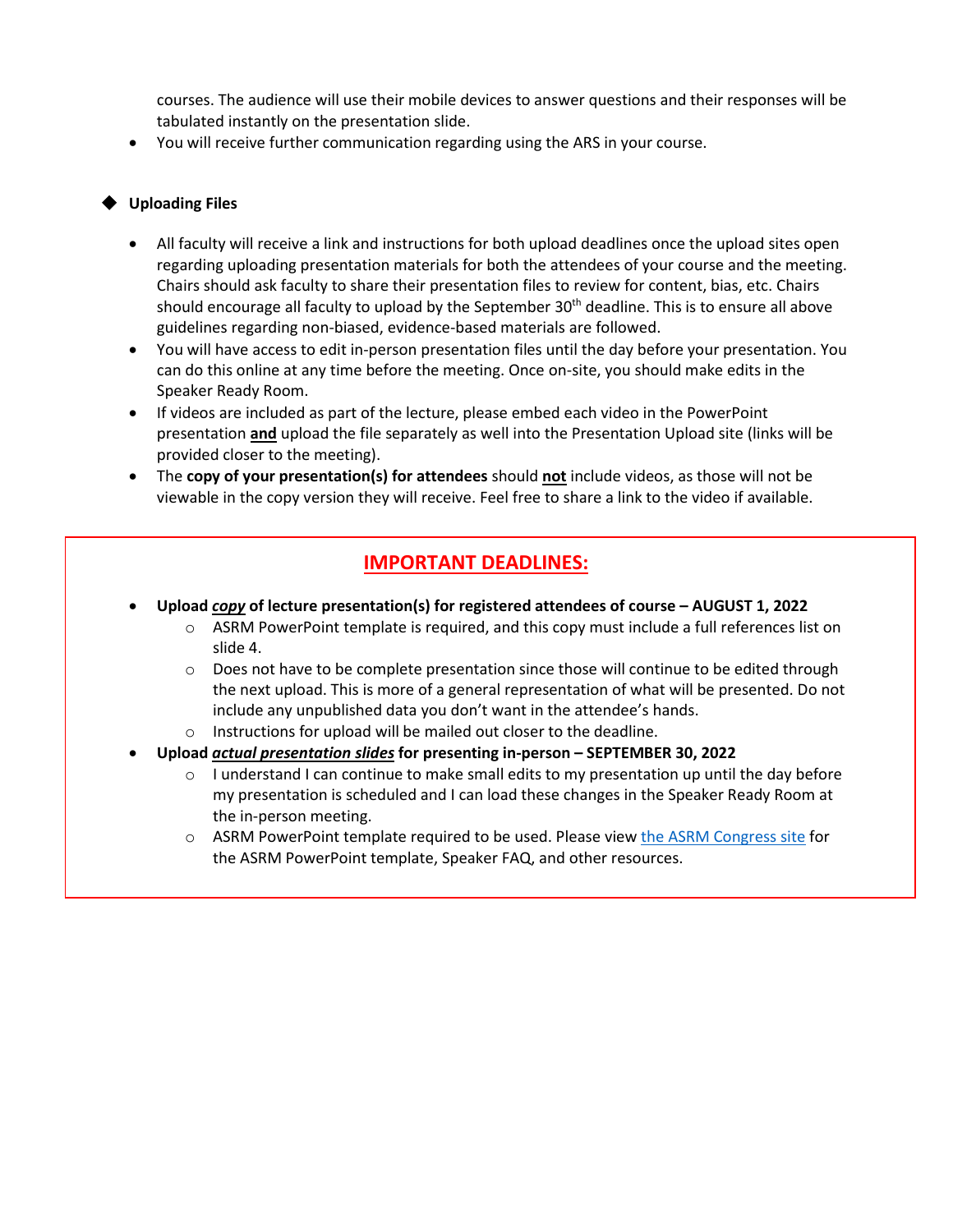## **APPENDIX 1**

### **LEARNING OBJECTIVES**

There must be behaviorally stated learning objectives specific to the content for each lecture.

Participants learn more from a presentation when they have been told precisely what they stand to gain. That is why learning objectives are a requirement for each presentation. They should be a part of the slide presentation at the beginning of each lecture (slide 2). They give participants a way to organize the information presented.

Therefore, the instructor should develop several objectives for each presentation. These should be expressed in terms of the knowledge, skills, or values that the participants can demonstrate by an action or behavior.

- When possible, an objective should name a behavior directly describable in terms of patient care, (i.e., to diagnose primary ovarian insufficiency).
- When the outcome is an understanding not directly describable in terms of patient care, the objective should name a behavior showing the participant has, in fact, acquired the desired understanding (i.e., to diagram the regulation of prolactin secretion).
- Avoid objectives for a lecture that can only be achieved with hands-on experience (i.e., to perform a linear salpingostomy).

A clue to good learning objectives is carefully selected verbs that describe what the participant will be able to do because of having attended this presentation. The following page contains a list of such verbs.

Examples of learning objectives:

### **LEARNING OBJECTIVES**

At the conclusion of this presentation, participants should be able to:

- 1. List, according to incidence, the causes of delayed sexual development.
- 2. Cite the parameters of normal fertility in the general population against which the functioning of the infertile couple must be judged.

### **LIST OF VERBS FOR FORMULATING LEARNING OBJECTIVES**

| <b>Information</b> | Comprehension | <b>Application</b> |          | <b>Analysis</b> | <b>Synthesis</b> | <b>Evaluation</b> |
|--------------------|---------------|--------------------|----------|-----------------|------------------|-------------------|
| cite               | associate     | apply              | practice | appraise        | arrange          | appraise          |
| count              | classify      | calculate          | predict  | contract        | assemble         | assess            |
| define             | compare       | complete           | relate   | criticize       | collect          | choose            |
| describe           | compute       | demonstrate        | report   | debate          | compose          | critique          |
| draw               | contrast      | dramatize          | restate  | detect          | construct        | estimate          |
| indicate           | describe      | employ             | review   | diagram         | create           | evaluate          |
| list               | differentiate | examine            | schedule | differentiate   | design           | grade             |
| name               | discuss       | illustrate         | sketch   | distinguish     | detect           | judge             |
| point              | distinguish   | interpolate        | solve    | experiment      | formulate        | measure           |

#### 1. Those that communicate **KNOWLEDGE**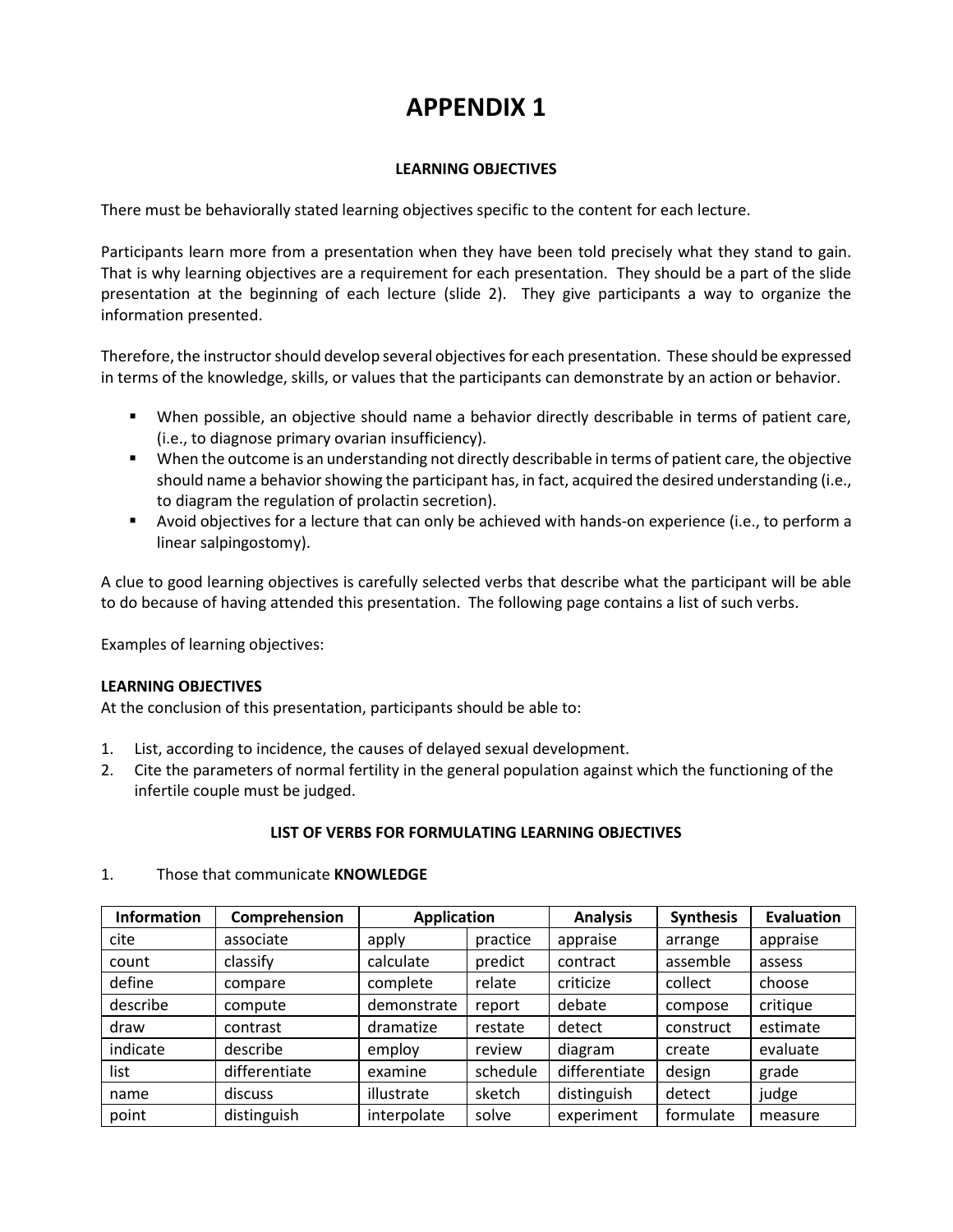| quote    | estimate    | interpret | translate | infer     | generalize | rank      |
|----------|-------------|-----------|-----------|-----------|------------|-----------|
| read     | explain     | locate    | use       | inspect   | integrate  | rate      |
| recite   | express     | operate   | utilize   | inventory | manage     | recommend |
| record   | extrapolate | order     |           | question  | organize   | revise    |
| repeat   | interpolate |           |           | separate  | plan       | score     |
| select   | interpret   |           |           |           | prepare    | test      |
| state    | predict     |           |           |           | produce    |           |
| tabulate | report      |           |           |           | propose    |           |
| tell     | restate     |           |           |           | specify    |           |
| trace    | review      |           |           |           |            |           |
|          | translate   |           |           |           |            |           |
|          |             |           |           |           |            |           |
|          |             |           |           |           |            |           |

### 2. Those that impart **SKILLS**

| diagnose  | hold      | internalize | measure | pass    | project   |
|-----------|-----------|-------------|---------|---------|-----------|
| empathize | integrate | massage     | palpate | percuss | visualize |

### 3. Those that convey **ATTITUDES**

| acquire | exemplify | realize | reflect |
|---------|-----------|---------|---------|
|---------|-----------|---------|---------|

### 4. **These verbs are BETTER AVOIDED**. They are often used, but are open to many interpretations.

| ,<br>$\sim$<br>faith<br>learn<br>have<br>know<br>$\overline{\phantom{a}}$<br>ın<br>believe<br>eciate<br>ranu<br>. . |
|---------------------------------------------------------------------------------------------------------------------|
|---------------------------------------------------------------------------------------------------------------------|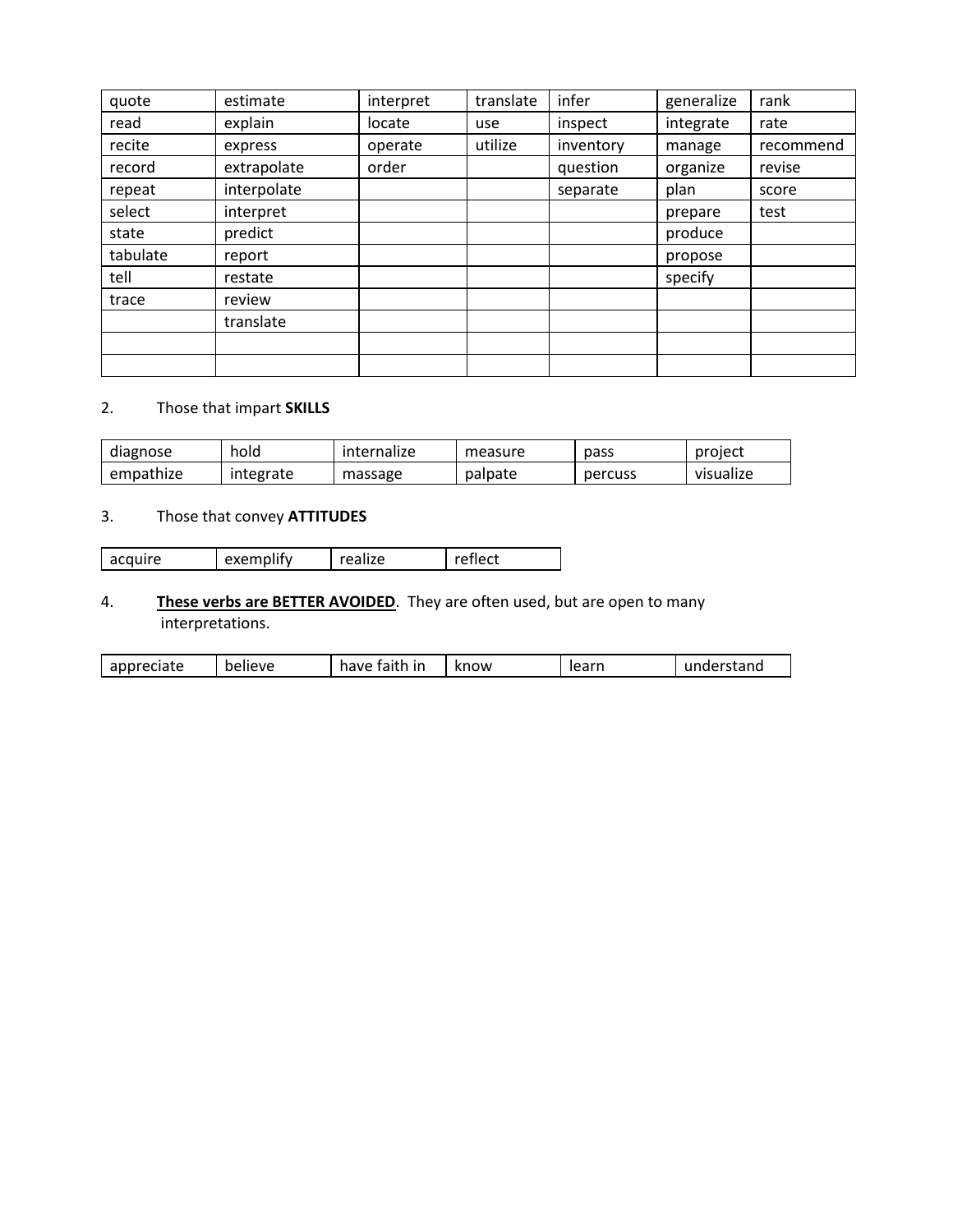# **APPENDIX 2**

### **Audience Response (ARS) Questions (only in pre-approved courses)**

ASRM will send out a call for courses that would like to participate in ARS with a deadline in May. Selected courses have the option of using the Audience Response questions during their lectures. ARS questions will not appear in the syllabi. The ARS system allows you to ask interactive multiple-choice questions on PowerPoint slides embedded throughout your presentation. The audience will answer questions via their own mobile devices and their responses will be tabulated instantly on the presentation slide. The ARS is an excellent way to find out what your audience is thinking about a topic, or to develop a case presentation, challenging them to choose the best "next-step" in care.

Approved ARS courses will be given directions on submitting their ARS questions/answers (in Word document). If your course is approved:

- 1. Decide how many questions to ask. Each question-and-answer review will take 1 2 minutes—so you should allow 6 to 8 minutes in your lecture time for 4 ARS questions.
- 2. Choose a format for your questions/answers. See sample good/bad ARS slides on the next pages or at the following link: [http://scientific.asrmcongress.org/Portals/1/PresentPDFs/Good-](http://scientific.asrmcongress.org/Portals/1/PresentPDFs/Good-Bad_Example_ARS_Questions.pdf)[Bad\\_Example\\_ARS\\_Questions.pdf](http://scientific.asrmcongress.org/Portals/1/PresentPDFs/Good-Bad_Example_ARS_Questions.pdf)
- 3. Submit your proposed questions to ASRM; wait for approval and receipt of edits.
- 4. Insert the approved ARS questions into your presentation at the spots where you would like to ask your questions.
- 5. Reupload your presentations with the inserted questions.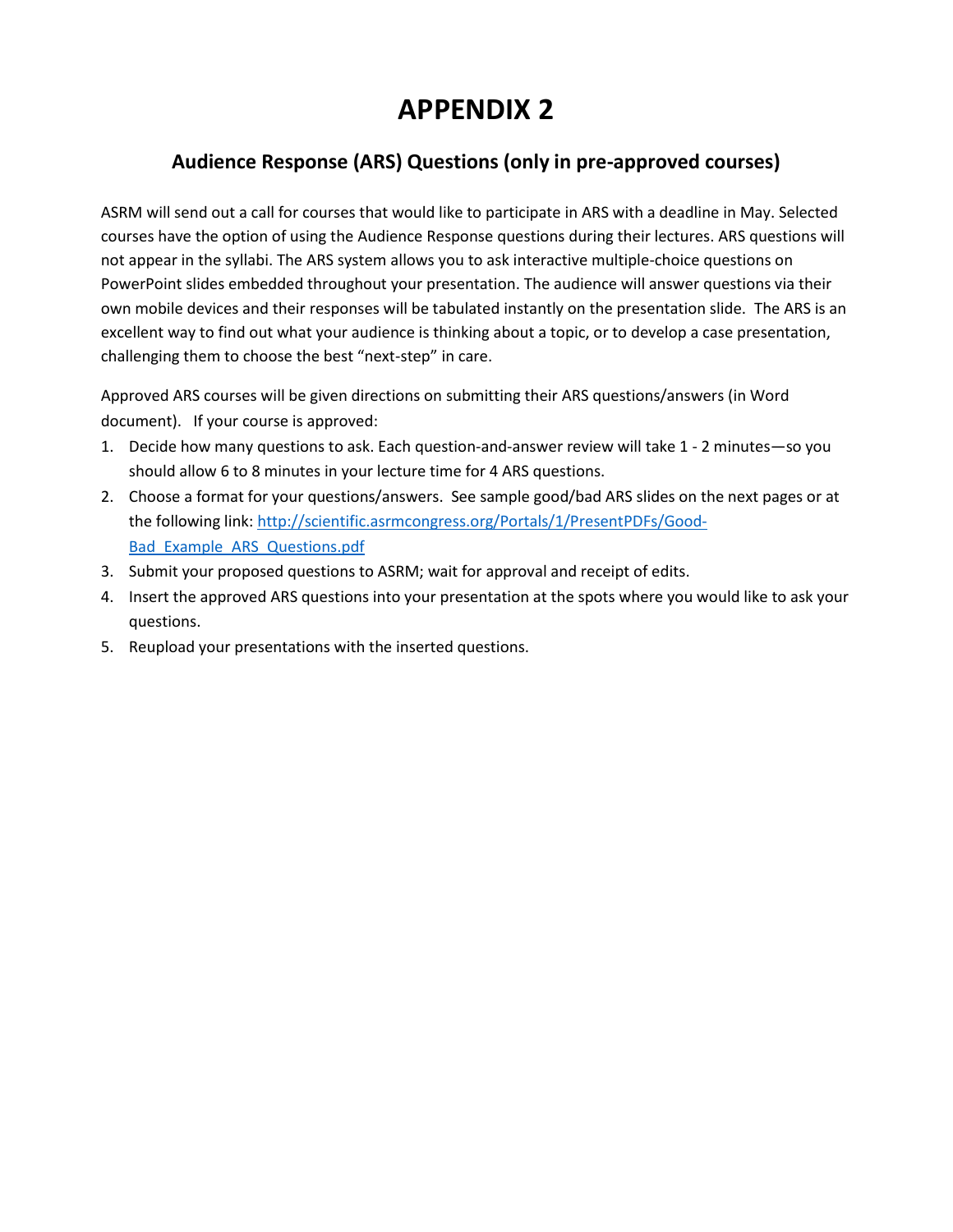

## √ DO USE these types of ARS Questions/Answers

#### ▶ Controversial/Opinion



#### ▶ Practice Patterns



#### Case Study/Next Step k.





#### Audience Demographics